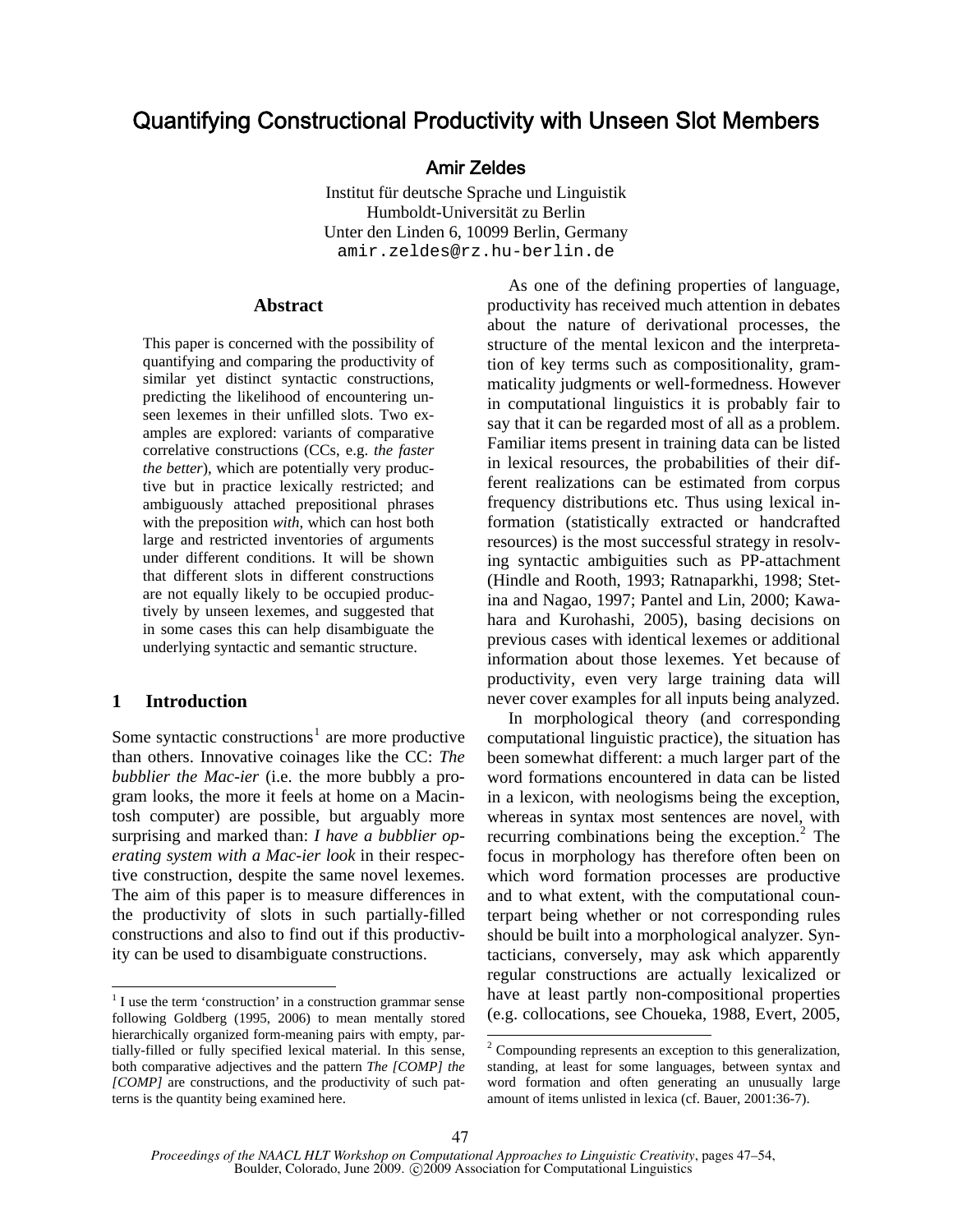2009; multiword expressions, Sag et al., 2002; lexical bundles, Salem, 1987, Altenberg and Eeg-Olofsson, 1990, Biber et al., 1999, 2004).

In morphology, the realization that productivity is a matter of degree, rather than a binary trait of word formation processes (see e.g. Bauer, 2001:125-162), has lead to the exploration of quantitative measures to assess and compare different aspects of the fertility of various patterns (esp. the work of Baayen, 2001, 2009). Yet syntactic applications of these measures have only very recently been proposed, dealing with one slot of a pattern much like the stem operated on by a morphological process (cf. Barðdal, 2006; Kiss, 2007).

In this paper I will examine the application of measures based on Baayen's work on morphology to different variants of syntactic constructions with more or less variable slots. The goal will be to show that different constructions have inherently different productivity rates, i.e. they are more or less liable to produce new members in their free slots. If this view is accepted, it may have consequences both theoretically (novelty in certain positions will be more surprising or marked) and practically, e.g. for parsing ambiguous structures with novel arguments, since one parse may imply a construction more apt to novelty than another.

The remainder of this article is structured as follows: the next section introduces concepts underlying morphological productivity and related corpusbased measures following Baayen (2009). The following two sections adapt and apply these measures to different types of CCs (such as *the faster the better*) and NP/VP-attached PPs, respectively, using the BNC $3$  as a database. The final section discusses the results of these studies and their implications for the study of syntactic productivity.

## **2 Morphological Productivity Measures**

Productivity has probably received more attention as a topic in morphology than in syntax, if for no other reason than that novel words are comparatively rare and draw attention, whereas novel phrases or sentences are ubiquitous. The exact definition of a novel word or 'neologism' is however less than straightforward. For the present purpose we may use Bauer's (2001:97-98) working definition as a starting point:

 $\overline{a}$ 

*[Productivity] is a feature of morphological processes which allow for new coinages, […] coining must be repetitive in the speech community […] Various factors appear to aid productivity: type frequency of appropriate bases, phonological and semantic transparency, naturalness, etc., but these are aids to productivity, not productivity itself.* 

For Bauer, productivity is defined for a morphological process, which is ideally frequently and consistently found and coins ideally transparent novel forms. The word 'coining' in this context implies that speakers use the process to construct the transparent novel forms in question, which in turn means the process has a regular output. Yet novelty, transparency and regularity are difficult to judge intuitively, and the definitions of "new" vs. "existing" words cannot be judged reliably for any one speaker, nor with any adequacy for a speaker community (cf. Bauer, 2001:34-35).

This problem has led researchers to turn to corpus data as a sort of 'objective' model of language experience, in which the output of a process can be searched for, categorized and tagged for evaluation. Baayen (e.g. 2001, 2009) proposes three corpus-based measures for the productivity of word formation processes. The first measure, which he terms *extent of use*, is written V(C,N) and is simply the proportion of types produced by a process C in a corpus of size N, e.g. the count of different nouns in *-ness* out of all the types in N. According to this measure, *-ness* would have a much higher *realized productivity* than the *-th* in *warmth* since it is found in many more words. However, this measure indiscriminately deals with all existing material – all words that have already been generated – and hence it cannot assess how likely it is that novel words will be created using a certain process.

Baayen's other two measures address different aspects of this problem and rely on the use of *hapax legomena*, words appearing only once in a corpus. The intuitive idea behind looking at such words is that productively created items are oneoff unique occurrences, and therefore they must form a subset of the hapax legomena in a corpus. Baayen uses  $V(1, C, N)$ , the number of types from category C occurring once in a corpus of N words and  $V(1,N)$ , the number of all types occurring once in a corpus of N words. The second measure, termed *hapax-conditioned degree of productivity* is said to measure *expanding productivity*, the rate at

<sup>&</sup>lt;sup>3</sup> The British National Corpus (http://www.natcorp.ox.ac.uk/), with over 100 million tokens of British English.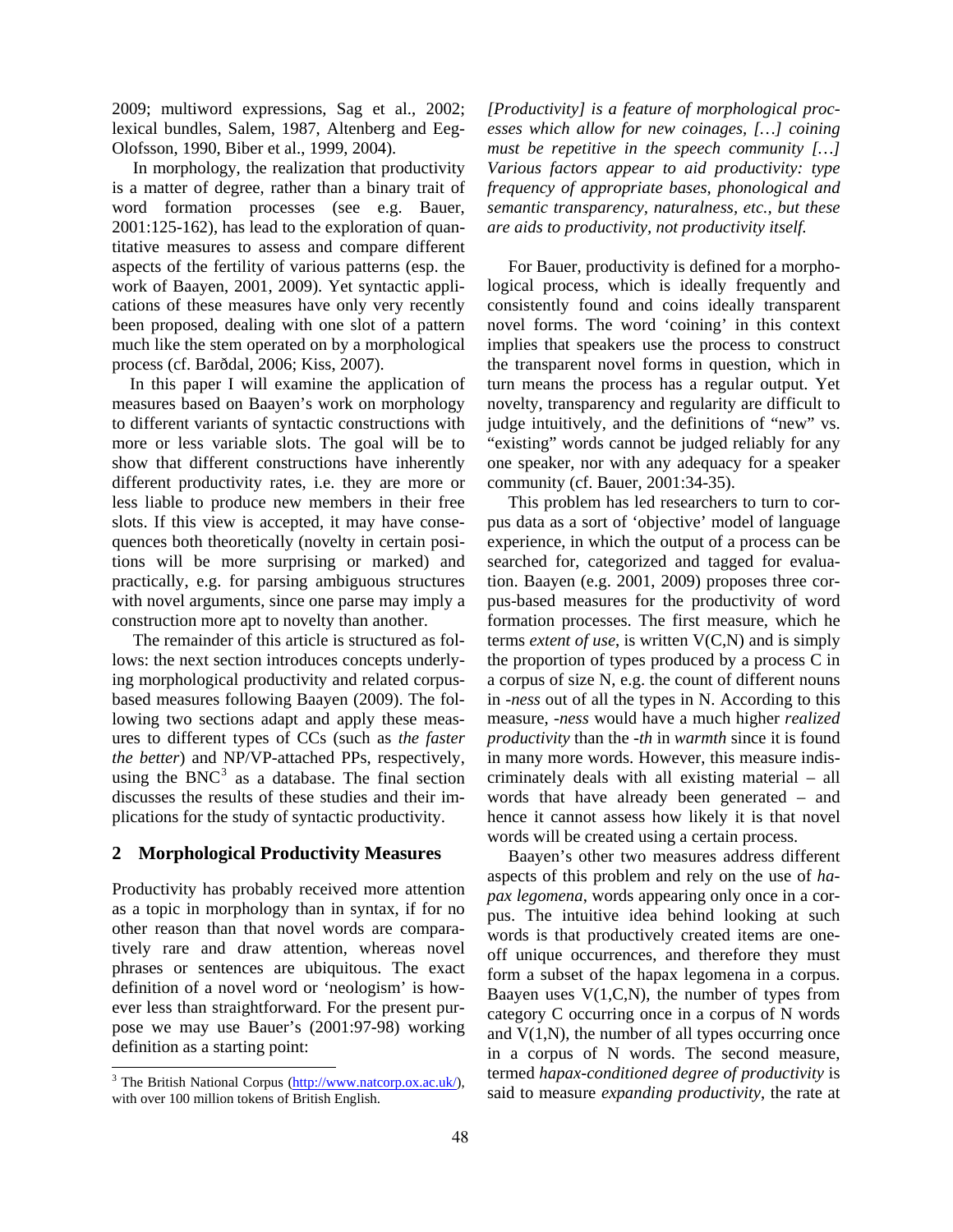which a process is currently creating neologisms. It is computed as  $V(1,C,N)/V(1,N)$ , the proportion of hapax legomena from the examined category C within the hapax legomena from all categories in the corpus. Intuitively, if the amount of hapax legomena could be replaced by 'true' neologisms only, this would be the relative contribution of a process to productivity in the corpus, which could then be compared between different processes $4$ .

The third measure, *category-conditioned degree of productivity* measures the *potential productivity* of a process, meaning how likely it is to produce new members, or how saturated a process is. This measure is the proportion of hapax legomena from category C divided by N(C), the total token count from this category:  $V(1,C,N)/N(C)$ . It intuitively represents the probability of the next item from category C, found in further corpus data of the same type, to be a hapax legomenon.

Baayen's measures (hence p1, p2 and p3 respectively) are appealing since they are rigorously defined, easily extractable from a corpus (provided the process can be identified reliably in the data) and offer an essential reduction of the corpus wide behavior of a process to a number between 1 and 0, that is, an item producing no hapax legomena would score 0 on p2 and p3, and an item with 100% hapax legomena would score 1 on p3, even if it is overall rather insignificant for productivity in the corpus as a whole (as reflected in a low score for p2). The measure p3 is the most important one in the present context, since it allows us to reason conversely that, given that an item is novel and could belong to one of two processes, it is more likely to have come from whichever process is more productive, i.e. has a higher p3 score.

Indeed the assumptions made in these measures do not necessarily fit syntactic productivity at a first glance: that the process in question has a clearly defined form (e.g. a suffix such as -*ness*) that it accommodates one variable slot (the stem, e.g. *good-* in *goodness*), and that each different stem forms a distinct type. Applying these measures to syntactic constructions requires conceptual and mathematical adaptation, which will be discussed in the next section using the example of comparative correlative constructions.

## **3 Measuring Productivity in CCs**

Comparative correlatives are a complex yet typologically well attested form of codependent clauses expressing a corresponding monotonous positive or negative change in degree between two properties (see den Dikken, 2005 for a cross-linguistic overview). For example, in *the faster we go, the sooner we'll get there*, speed is monotonously correlated with time of arrival. A main reason for syntactic interest in this type of sentence is a proposed 'mismatch' (see McCawley, 1988, Culicover and Jackendoff, 1999) between its syntax, which appears to include two identically constructed paratactic clauses, and its semantics, which imply possible hypotaxis of the first clause as a sort of 'conditional' (*if and in so much as we go fast…*).

Two other noteworthy features of this construction in use (the following examples are from the BNC) are the frequent lack of a verb (*the larger the leaf the better quality the tea*) and even of a subject noun (*the sooner the better*)<sup>5</sup> and a tendency for the (at least partial) lexicalization of certain items. The verbless variant often houses these, e.g. *the more the merrier*, but also with verbs, e.g. *the bigger they come the harder they fall*. A context-free grammar might describe a simplified variant of such clauses in the following terms:

$$
S_{cc} > the COMP (NP (VP))
$$
  

$$
S > S_{cc} S_{cc}
$$

where  $S_{cc}$  is one of the comparative correlative clauses, COMP represents either English comparative allomorph (in -*er* like *bigger* or analytic with *more* or *less* in *more/less important*), and NP and VP are optional subjects and corresponding predicates for each clause.<sup>6</sup>

However like many CFG rules, these rules may be too general, since it is clearly the case that not

 4 This statement must be restricted somewhat: in items showing multiple processes, e.g. *bullishness*, the processes associated with the suffixes -*ish* and *-ness* are not statistically independent, creating a difficulty in using such cases for the comparison of these two processes (see Baayen, 2009). In syntax the extent of this problem is unclear, since even occurrences of NPs and VPs are not independent of each other.

 5 The latter form has been analyzed as a case of ellipsis of the copula *be* (Culicover and Jackendoff, 1999:554; similarly for German: Zifonun et al., 1997:2338). It is my position that this is not the case, as the bare construction has distinct semantic properties as well as different productive behavior, see below. 6

These rules should be understood as agnostic with respect to the parataxis/hypotaxis question mentioned above. The parentheses mean NP may appear without VP but not vice versa.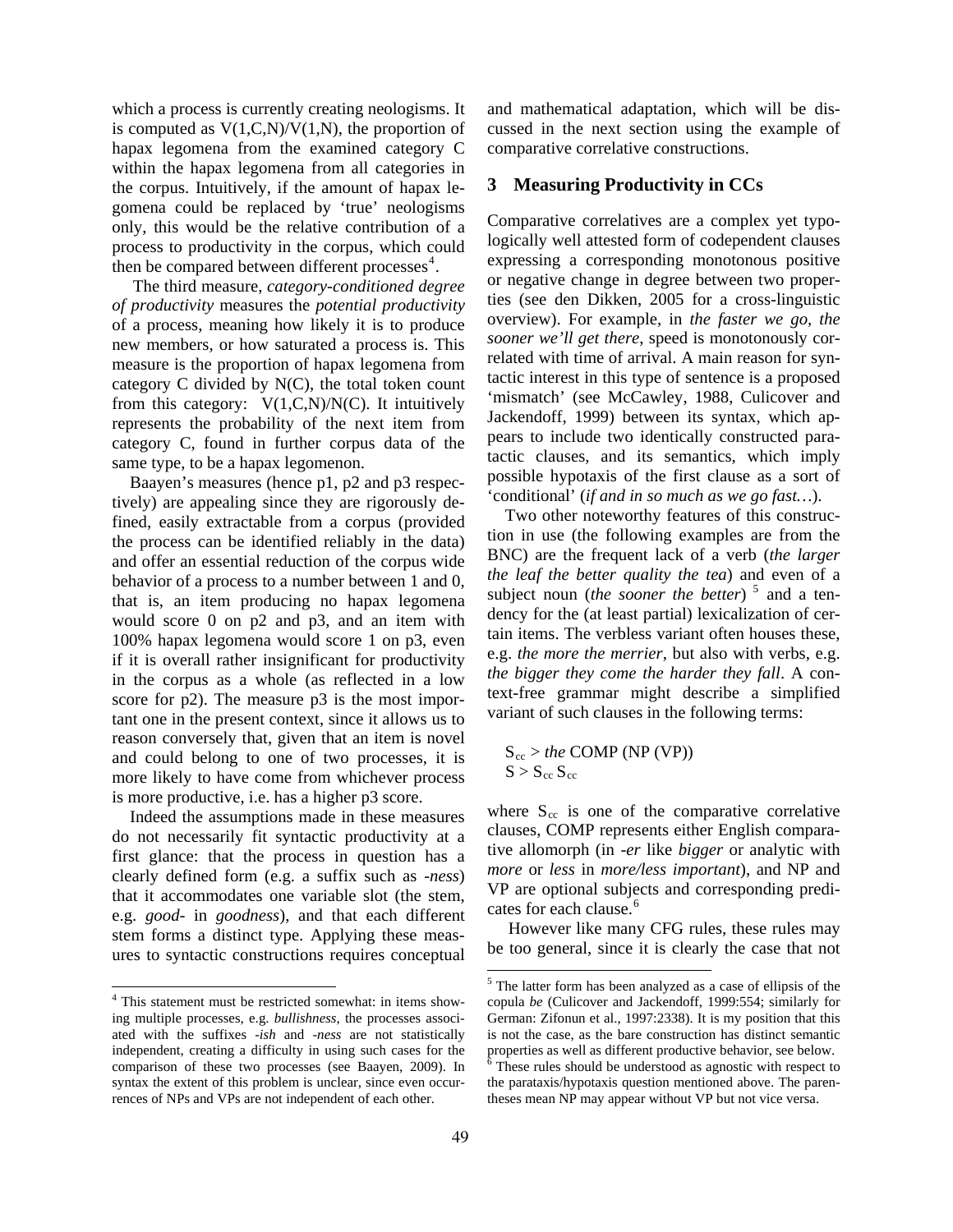all comparatives, nouns and verbs fit in this construction, if only because of semantic limitations, i.e. they must be plausibly capable of forming a pair of monotonously correlated properties. Corpus data shows that comparatives in CC clauses select quite different lexemes than comparatives at large, that the first and second slots (hence cc1 and cc2) have different preferences, and that the presence or absence of a VP and possibly a subject NP also interact with these choices. Table 1 shows comparatives in the BNC sorted by frequency in general, along with their frequencies in cc1 and cc2. Some frequent comparatives do not or hardly appear in  $\overline{CCs}$  given their frequency<sup>7</sup> while others prefer a certain slot exclusively (e.g. *more likely* in cc2) or substantially (e.g. *higher* in cc1). Columns Ø1 and Ø2 show bare comparatives (no subject or verb) in cc1 or 2 and the next two columns show subsets of bare cc1 or 2 given that the other clause is also bare. The last columns show CCs with only NPs and no verb, either in one clause or both. In bare CCs we find that *better* selects cc2 exclusively, in fact making up some 88% of cc2s in this construction (*the* COMP *the better*) in the BNC.

|                |                               |    |                          |   |    |   | Ø1 (Ø1) |    |       | n1      | (n1) |
|----------------|-------------------------------|----|--------------------------|---|----|---|---------|----|-------|---------|------|
| word           | comp cc1 cc2 Ø1 Ø2 (Ø2) Ø2 n1 |    |                          |   |    |   |         |    |       | n2 (n2) | n2   |
| further        | 21371                         |    |                          |   |    |   |         |    |       |         |      |
| better         | 20727                         |    | 15 143                   |   | 89 |   | 51      |    | 9 22  | 5       | 15   |
| higher         | 15434                         |    | 97 39                    | 4 | 2  | 3 |         |    | 84 23 | 44      | 21   |
| greater        | 13883                         |    | 82 171                   | 1 | 1  |   |         |    | 75 92 | 35      | 80   |
| lower          | 10983                         |    | 20 27                    |   | 2  |   |         |    | 18 12 | 7       | 12   |
| older          | 8714                          | 24 | $\overline{\phantom{1}}$ | 1 |    | 1 |         | 3  |       | 1       |      |
| .              |                               |    |                          |   |    |   |         |    |       |         |      |
| longer         | 3820                          | 45 | - 15                     | 3 | 1  | 3 |         | 11 | 3     | 9       | 3    |
| bigger         | 3469                          |    | 43 13                    | 4 | 1  | 3 |         | 30 | 8     | 15      | 8    |
| more<br>likely | 3449                          |    | 28                       |   |    |   |         |    | 2     |         | 1    |
| more           |                               |    |                          |   |    |   |         |    |       |         |      |
| wholistic      | 1                             |    |                          |   |    |   |         |    |       |         |      |
| zanier         | 1                             | 1  |                          |   |    |   |         | 1  |       |         |      |
|                |                               |    |                          |   |    |   |         |    |       |         |      |

Table 1. Comparative frequencies independently and in cc1/cc2, with or without nominal subjects/verbs in one or both clauses.

 $\overline{a}$ 

A look at the list of lexemes typical to cc1 vs. cc2 shows that cc1 tends to express a dependent variable with spatiotemporal semantics (*higher*, *older*, *longer*), whereas cc2 typically shows an independent evaluative (*better*, *more likely*), though many common lexemes appear in both.<sup>8</sup>

Although the results imply varying degrees of preference and lexicalization in different constructions, they do not yet tell us whether or not, or better how likely, we can expect to see new lexemes in each slot. This can be assessed using Baayen's measures, by treating each construction as a morphological process and the comparative slot as the lexical base forming the type (see Kiss, 2007 for a similar procedure). The results in Table 2 show that all constructions are productive to some extent, though clearly some yield fewer new types.

|                                                    | toks | types hpx      |  | p1                                           | p2 | pЗ |  |
|----------------------------------------------------|------|----------------|--|----------------------------------------------|----|----|--|
|                                                    |      |                |  | comp 266703 5988 2616 0.00772 0.00651 0.0098 |    |    |  |
| cc1                                                | 802  | 208            |  | 140 0.00026 0.00034 0.1745                   |    |    |  |
| cc2                                                | 802  | 181            |  | 126 0.00023 0.00031 0.1571                   |    |    |  |
| bare1                                              | 58   | 45             |  | 37 5.80E-05 9.22E-05 0.6379                  |    |    |  |
| bare2                                              | 58   | $\overline{7}$ |  | 5 9.03E-06 1.24E-05 0.0862                   |    |    |  |
| Table 2. Productivity scores for comparatives, cc- |      |                |  |                                              |    |    |  |

clauses in general and specifically for bare CCs

p1 and p2 show that CCs are responsible for very little of the productive potential of comparatives in the corpus. This is not only a function of the relative rarity of CCs: if we look at their rate of vocabulary growth (Figure 1), general comparatives gather new types more rapidly than CCs even for the same sample size<sup>10</sup>. Using a Finite Zipf Mandelbrot Model (FZM, Evert, 2004), we can extrapolate from the observed data to predict the gap will grow with sample size.

evenly distributed across the sections of the BNC, to correspond topically to the CCs, which cover the whole corpus.

 $7$  Occurrences of items which cannot serve attributively, such as *more* with no adjective and *sooner*, have been excluded, since they are not comparable to the other items. Most occurrences of the most frequent item, *further*, should arguably be excluded too, since it is mostly used as a lexicalized adverb and not a canonical comparative. However comparative usage is also well-attested, e.g.: *he was going much further than that*.

 8 I thank Livio Gaeta and an anonymous reviewer for commenting on this point.

<sup>9</sup> In fact, one could also address the productivity of the construction as a whole by regarding each argument tuple as a type, e.g. <*more ergonomic*, *better*> could be a hapax legomenon despite *better* appearing quite often. Since each slot multiplies the chances a construction has to be unique, the  $n<sup>th</sup>$  root of the value of the measure would have to be taken in order to maintain comparability, thus the square root of  $p_k$  for 2 slots, the cube root for 3 slots and so on. Another option, if one is interested in the chance that any particular slot will be unique, is to take the average of  $p_k$  for all slots. However for the present purpose the individual score of each slot is more relevant. <sup>10</sup> The comparative curve is taken from 2000 occurrences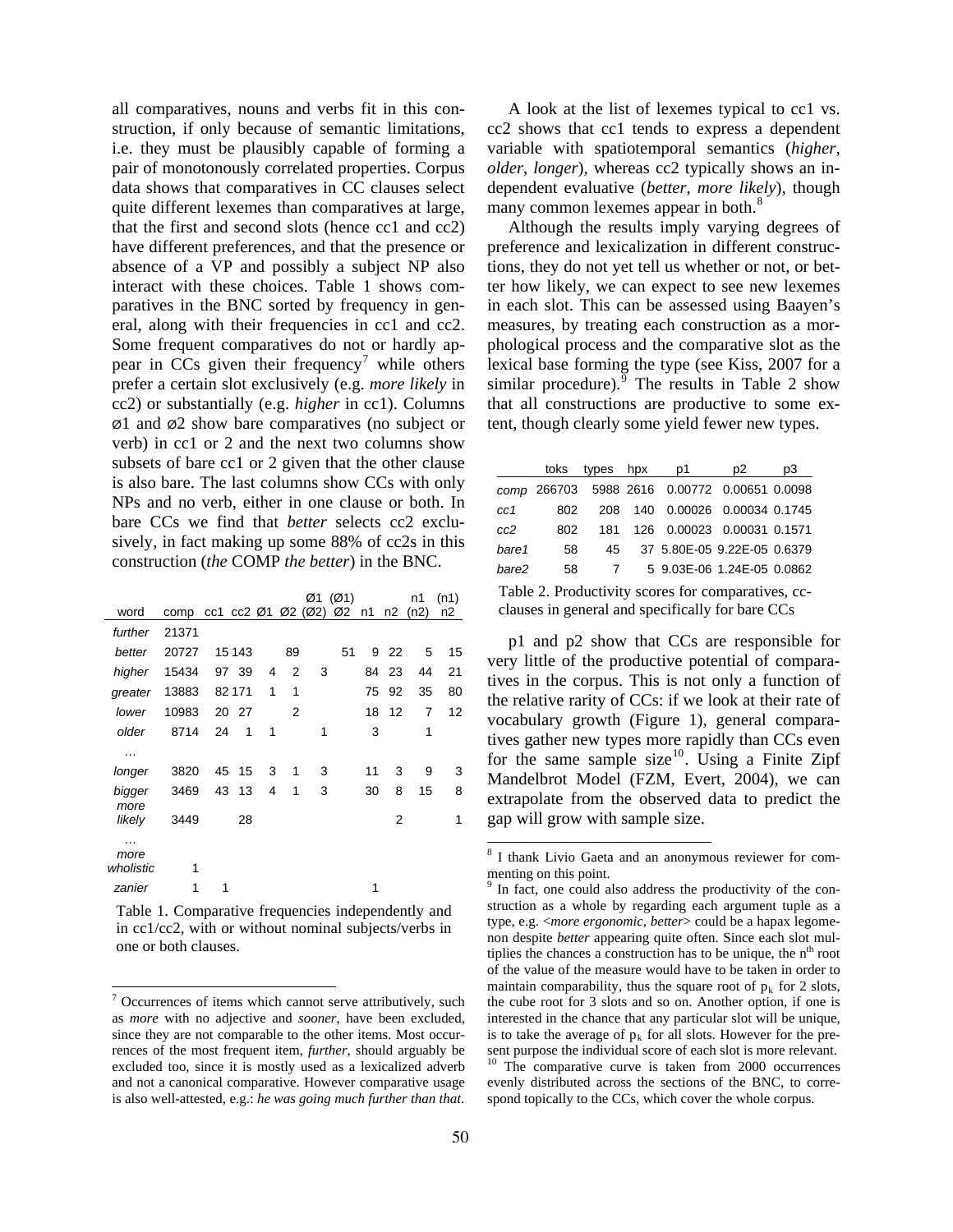

Figure 1. Vocabulary growth curves and FZM extrapolations for comparatives in cc1, cc2 and at large in the BNC.

However, p3 shows the surprising result that CCs have more potential productivity than comparatives in general, with the bare cc1 slot leading, both general CC slots somewhat behind, and the bare cc2 last. This means our data does not begin to approach covering this category – the next CC is much likelier to be novel, given the data we've seen so far.

With this established, the question arises whether a CFG rule like the one above should take account of the likelihood of each slot to contain novel vs. familiar members. For instance, if a PCFG parser correctly identifies a novel comparative and the input matches the rule, should it be more skeptical of an unseen bare cc1 than an unseen bare cc2 (keeping in mind that the latter have so far been *better* in 88% of cases)? To illustrate this, we may consider the output of a PCFG parser (in this case the Stanford Parser, Klein and Manning, 2003) for an ambiguous example.

Since CCs are rather rare, PCFGs will tend to prefer most other parses of a sentence, if these are available. Where no other reading is available we may get the expected two clause structure, as in the example in Figure  $2.^{11}$ 

 $\overline{a}$ 



Figure 2. Stanford Parser tree for: *The closer it gets, the more worried I become.* 

The Stanford Parser fares quite well in cases like these, since the pronoun (*it*, *I*) can hardly be modified by the comparative (\*[NP *the closer it*] or \*[NP *the more worried I*]), and similarly for NPs with articles (\*[<sub>NP</sub> the closer the time]). Yet articleless NPs and bare CCs cause problems, as in the tree in Figure 3.



Figure 3. Stanford Parser tree for: *The less cloudy, the better views can be seen to the south.*

Here *The less cloudy* and *the better views* form one NP, separate from the VP complex. Such a reading is not entirely impossible: the sentence could mean 'less cloudy, better views' appositively. However despite the overall greater frequency of appositions and the fact that *less cloudy* has probably not been observed in cc1 in training data, the pattern of a novel form for cc1 and *better* in cc2 is actually consistent with a novel CC. With these ideas in mind, the next section examines the potential of productivity to disambiguate a much more prevalent phenomenon, namely PP attachment.

### **4 PP Attachment and Productivity**

The problem of attaching prepositional phrases as sister nodes of VP or as adjuncts to its object nouns

 $11$  The X nodes conform to the Penn Treebank II Bracketing Guidelines for CCs (Bies et al., 1995:178).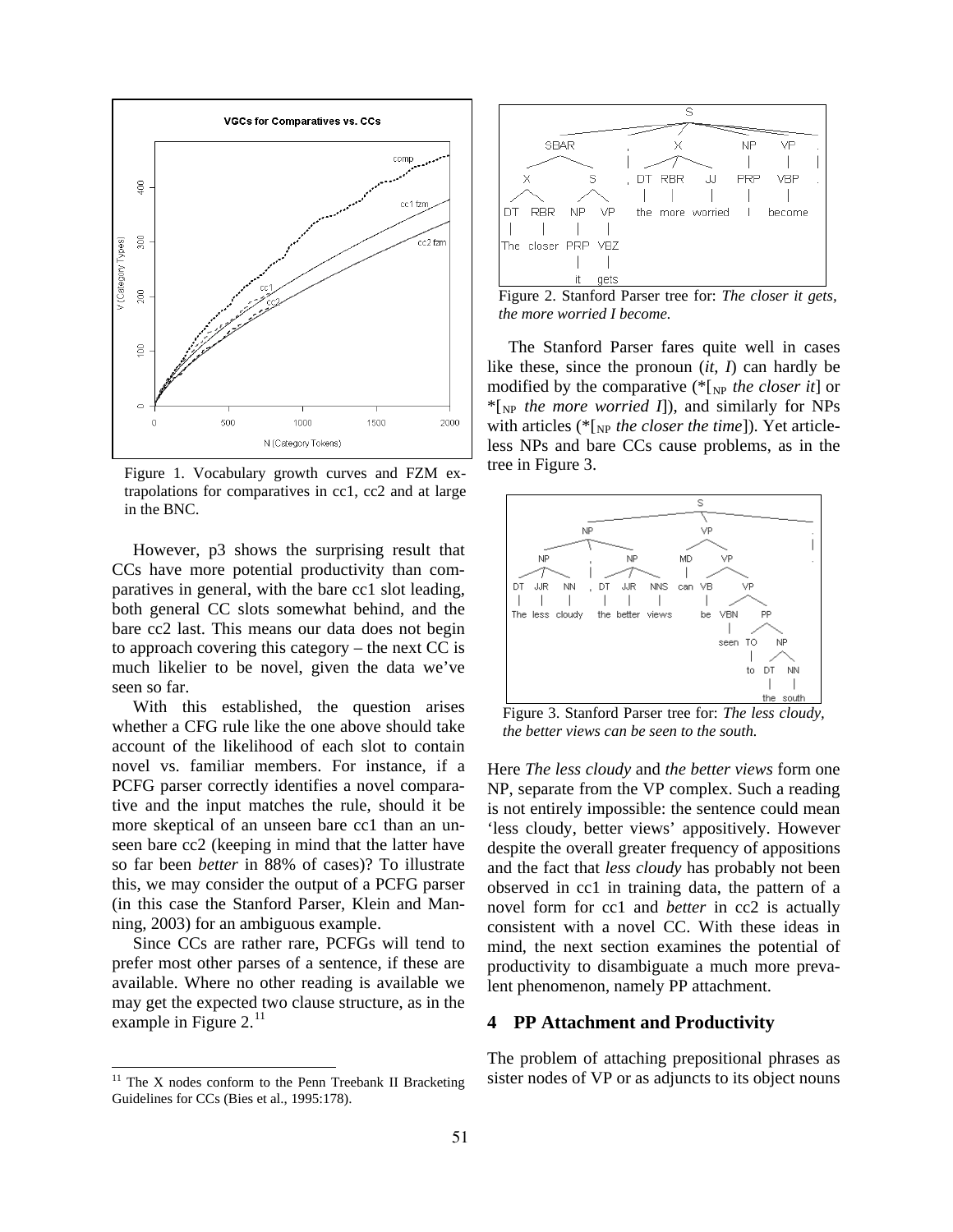is a classic case of syntactic ambiguity that causes trouble for parsers (see Hindle and Rooth, 1993; Manning and Schütze, 1999:278-287; Atterer and Schütze, 2007), e.g. the difference between *I ate a fish with a fork and I ate a fish with bones*<sup>12</sup>, i.e. denoting the instrument or an attribute of the fish. There are also two further common readings of the preposition *with* in this context, namely attached either high or low in the VP in a comitative sense: *I ate a fish with Mary* and *I ate a fish with potatoes*  respectively, though most approaches do not distinguish these, rather aiming at getting the attachment site right.

Already in early work on PP attachment (Hindle and Rooth, 1993) it was realized that the lexical identity of the verb, its object, the preposition and in later approaches also the prepositional object noun (Ratnaparkhi et al., 1994) are useful for predicting the attachment site, casting the task as a classification of tuples  $\langle v, n \rangle$ ,  $p, n \geq 1$  into the classes V (VP attachment) and N (NP attachment). Classifiers are commonly either supervised, with disambiguated training data, or more recently unsupervised (Ratnaparkhi, 1998) using data from unambiguous cases where no *n1* or *v* appears. Other approaches supplement this information with hand-built or automatically acquired lexical resources and collocation databases to determine the relationship between the lexemes, or, for lexemes unattested in the tuples, for semantically similar ones (Stetina and Nagao, 1997; Pantel and Lin, 2000).

Although the state of the art in lexically based systems actually approaches human performance, they lose their power when confronted with unfamiliar items. For example, what is the likeliest attachment for the following BNC example: *I can always eat dim-sum with my dybbuk*? It is safe to assume that the (originally Hebrew) loan-word *dybbuk* '(demonic) possession' does not appear in most training datasets, though *dim-sum* is attested more than once as an object of *eat* in the BNC. Crucially, the triple (*eat*, *dim-sum*, *with*) alone cannot reliably resolve the attachment site (consider *soy-sauce* vs. *chopsticks* as n2). It is thus worth examining how likely a novel item is in the

 $\overline{a}$ 

relevant slot of each reading's construction. The rest of this section therefore examines productivity scores for the slots in *eat NP with NP* and their correlation with different readings as an example.

Since these cases cannot be identified automatically in an unparsed text with any reliability, and since there is not enough hand-parsed data containing these constructions, a conservative proximity assumption was made (cf. Ratnaparkhi, 1998) and all occurrences of *eat* and related forms within ten words of *with* and with no intervening punctuation in the BNC were evaluated and tagged manually for this study. This also allowed for head-noun and anaphor resolution to identify the referent of a slot in the case of pronominal realization; thus all slot types in the data including pronouns are evaluated in terms of a single head noun.

Results show that out of 131 hits, the largest group of PPs (59 tokens) were object noun modifiers, almost all comitatives $13$ , justifying the prevalent heuristic to prefer low attachment. However verbal instrumentals and high comitatives (25 and 23 respectively) come at a very close second. The remaining 24 cases were adverbial modifications (e.g. *with enthusiasm*). Looking at hapax legomena in the respective slots we can calculate the measures in Table 3.

|        |       | n1 slot | n <sub>2</sub> slot | total  |        |
|--------|-------|---------|---------------------|--------|--------|
|        | hapax | p3      | hapax               | p3     | tokens |
| n      | 39    | 0.661   | 45                  | 0.7627 | 59     |
| v adv  | 15    | 0.625   | 21                  | 0.875  | 24     |
| v com  | 8     | 0.3478  | 20                  | 0.8696 | 23     |
| v inst | 15    | 0.6     | 4                   | 0.16   | 25     |

Table 3. p3 for the first and second head noun in nominal and three types of verbal PP attachment for *eat* n *with* n in the BNC.

The scores show that the verbal instrumental reading is the least likely to exhibit a novel head at the n2 slot, which is semantically plausible – the repertoire of eating instruments is rather conventionalized and slow to expand. The comitative reading is very likely to innovate in n2, but much less so in n1, fitting e.g. the "dim-sum with dybbuk" scenario. This fits the fact that one may eat together with many distinct persons etc., but when

 $12$  Though in some cases the distinction is not so tenable, e.g. *we have not signed a settlement agreement with them* (Manning and Schütze, 1999:286), where *with them* can arguably be attached low or high. Incidentally, the 'fish' examples are actually attested in the BNC in a linguistic context.

 $13$  Only 4 hits were truely non-comitative noun modifiers, e.g. <*eat*, *anything*, *with*, *preservatives*>, where a comitative reading is clearly not intended. Since the group was so small, all noun modifiers have been treated here together.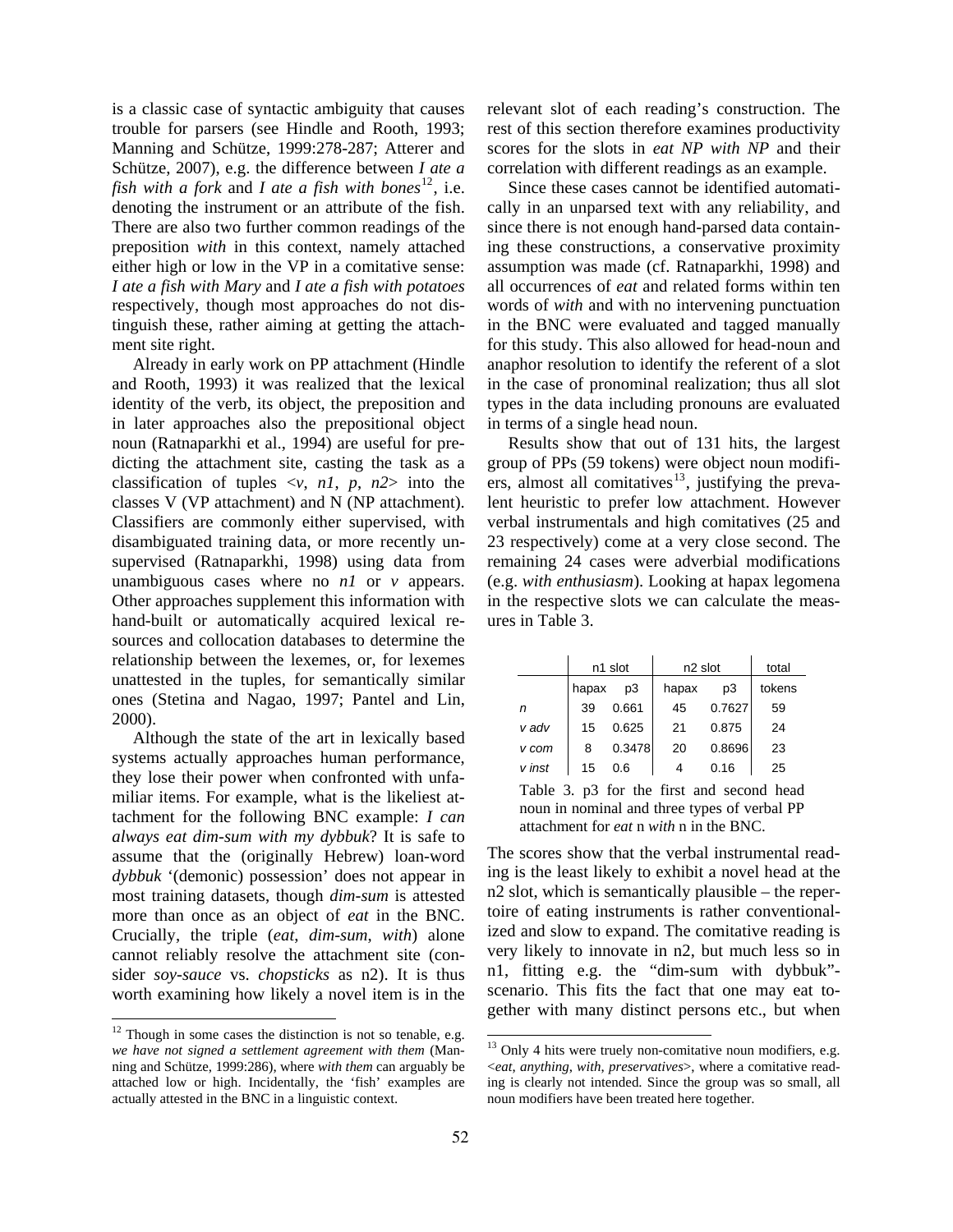these are specified, the exact nature of the meal or food is often left unspecified<sup>14</sup>. The adverbial reading is likely to innovate in both slots, since many ways or circumstances of eating can be specified and these hardly restrict the choice of object for *eat*. Interestingly, the choice of object maintains a very stable productivity in all but the high comitative construction. n2 innovation in nominal modifiers is actually lower than for adverbials and comitatives, meaning low attachment may not be the preferred choice for unknown nouns.

While these results imply what some reasonable expectations may be to find a novel member of each slot in each reading, they do not take the identity of the lexemes into account. In order to combine the general information about the slot with knowledge of a known slot member, we may simultaneously attempt to score the productivity of the construction's components, namely the noun or verb in question, for PP modifiers. This raises the problem of what exactly should be counted. One may argue that high-attached comitatives and adverbials should be counted separately, since they are almost always optional regardless of the verb (one can equally well eat or do anything else with someone in some way), unlike instrumentals which may be more closely linked to the verb. On the other hand, the exact constructional sense of such PPs is colored by the verb, e.g. eating a meal with someone has a rather particular meaning (as opposed to coincidentally performing the act of eating alongside another eater). If the decision is only between high and low attachment, then grouping all variants together may be sensible in any case.

Depending on the argument and verb, it is possible to make fine distinctions, provided enough cases are found. For *dim-sum*, for example, no cases of NP modifying *with* (novel or otherwise) are found, making the (correct) high comitative reading likely. By contrast, for the head noun *fish*, which is a common object of *eat*, 37 hits with *with*-PPs are found in the BNC, forming 32 prepositional object noun types of which 28 are hapax legomena in this slot. All high readings of *with-*PPs with *eat* (including intransitive *eat*) form 92 tokens, 68 noun types and 44 hapax legomena. Thus  $fish + PP$  scores  $p3=0.756$  while *eat* + *PP* scores

 $\overline{a}$ 

0.478, corresponding to less productivity. This means novel prepositional objects are substantially less probable for the high attachment given that the direct object is *fish*.

#### **5 Conclusion**

The above results show that similar yet distinct constructions, which vary slightly in either constituent structure (high vs. low attachment), semantics (comitative or instrumental PPs), number of arguments (more and less bare CCs) or position (cc1 vs. cc2), show very different lexical behavior, exhibiting more or less variety in different slots and differing proportions of hapax legomena. The inference which should become apparent from the sharp contrasts in slot scores (especially in p3) given the size of the data, is that these differences are not coincidental but are indicative of inherently different productivity rates for each slot in each construction. These properties need not be attributed to system internal, linguistic reasons alone, but may also very well reflect world knowledge and pragmatic considerations.15 However, from a construction grammar point of view, the entrenchment of these constructions in speakers and therefore in data is inextricably connected with interaction in the world, thus making syntactic productivity a plausible and relevant quantity both theoretically and potentially for NLP practice.

It remains to be seen whether or not productivity scores can help automatically disambiguate structures with unseen arguments (e.g. PP attachment with unencountered n2), or even distinguish semantic classes such as comitatives, instrumentals etc. for novel nouns, for which a classification into helpful semantic categories (animate, human and so forth) is not available. A large-scale evaluation of this question will depend on how easily and reliably productivity scores can be extracted automatically from data for the relevant constructions.

#### **References**

Bengt Altenberg and Mats Eeg-Olofsson. 1990. Phraseology in Spoken English. In: Jan Aarts and Willem Meijs, editors, *Theory and Practice in Corpus Linguistics*. Rodopi, Amsterdam: 1-26.

 $\overline{a}$ 

<sup>14</sup> In fact the non-food specific nouns *breakfast*, *lunch*, *dinner*, *dish* and *meal* cover 16 of the high comitative n1 tokens, almost 70%.

<sup>&</sup>lt;sup>15</sup> In this context it is worth mentioning that similar ongoing examinations of German CCs reveal different lexical preferences, implying that some of this behavior is language dependent and to some extent language internally lexicalized.